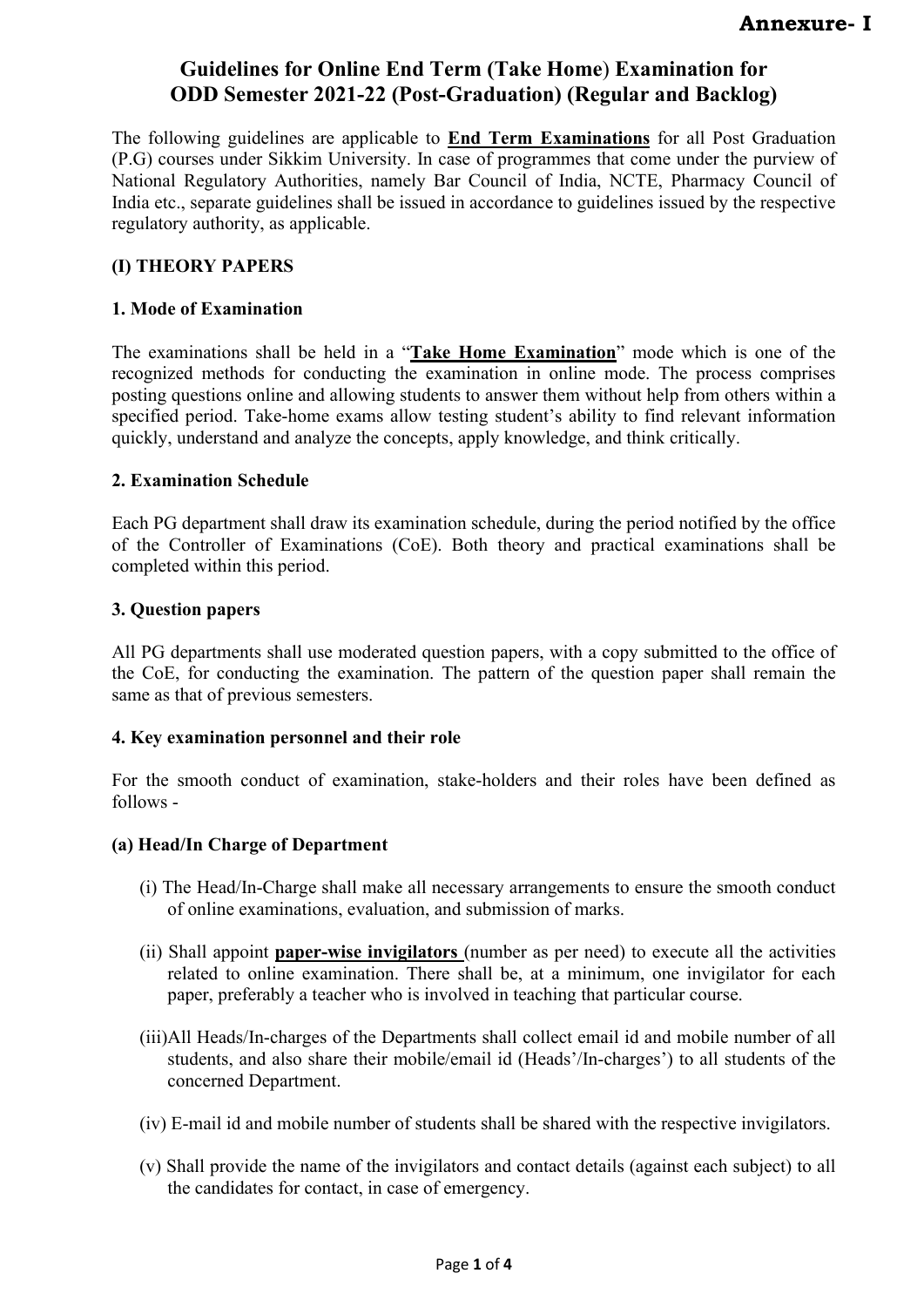- (vi) Shall issue specific instructions, provided at the end of this guideline, to all the candidates at least a week before the commencement of the examination.
- (vii) Shall forward/communicate the question paper **10 minutes** before the start of examination to all candidates via email/WhatsApp.
- (viii) Shall appoint the evaluators for every paper.
- (ix)Shall submit end term marks to the Office of the CoE for results processing and declaration within stipulated time.
- (x) Shall ensure proper archival of all answer scripts (e-copies) and marks awarded for a minimum duration of **1 year**, as per University regulation and also to ensure smooth reevaluation, if required.
- (xi)The Controller of Examinations shall appoint re-evaluators for all applications for reevaluation. The Principal/Head/In-Charge shall submit the reevaluation applications to the O/o the CoE within the period as requested.

#### **(b) Invigilators**

- (i) The Invigilators shall monitor the time-bound submission of answer-scripts by candidates over email.
- (ii) After the end of the examination, ensure the segregation of all answer-scripts paper-wise in a separate folder for evaluation.
- (iii)Provide the answer-scripts to the respective faculty for evaluation.
- (iv) Ensure entry of all evaluated marks in the University online portal and submission of final *'freezed marks'* to the University through HoD/In-charge.
- (v) Assist candidates in all matters regarding the online examinations.
- (vi) Shall act as the link between her/his designated paper and the Department.

#### **5. Instruction for students (To be issued by HoD/In-charge to candidates)**

- (i) The online examination requires only limited access to the internet and computer/mobile phone for downloading the questions before the commencement of examination and for uploading the answer scripts after completion of the examination.
- (ii) The duration of the online examination will be **as indicated on the question paper** (for writing part) plus **additional one hour** for downloading question paper and uploading answer scripts. The examination shall be held in two sessions as follows –

| Session                | Time                                   |
|------------------------|----------------------------------------|
| <b>Morning Session</b> | 10:30 am to 1:30 pm                    |
| Afternoon Session      | $2:00 \text{ pm}$ to $5:00 \text{ pm}$ |

(iii) Question paper for each session shall be made available by the Department **10 minutes** before the start of examination via email/WhatsApp.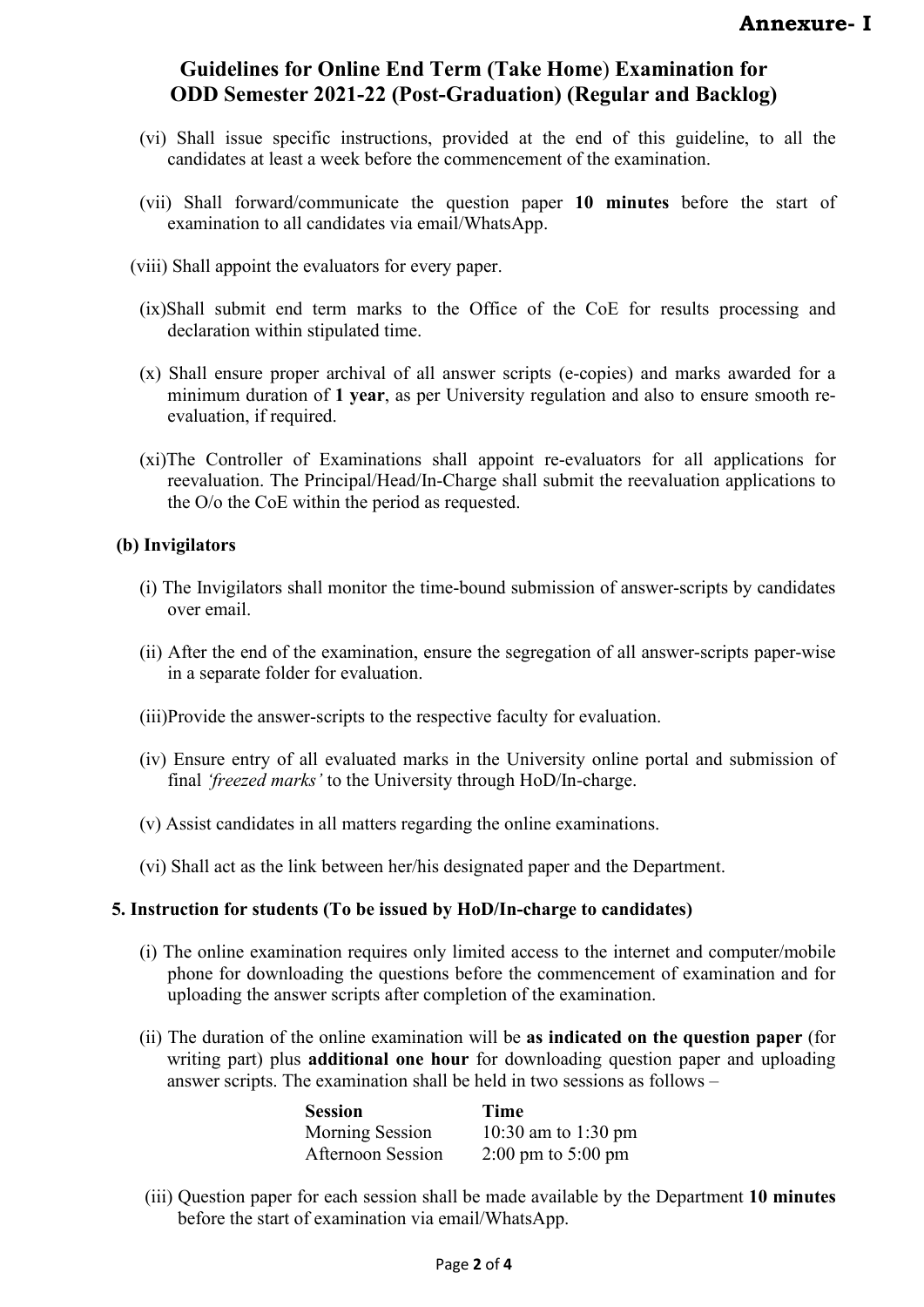- (iv) Questions must be answered with the candidate's **handwriting in black/blue pen only on white A4 sheets (ruled/plain)**. All sheets must be **numbered**. The first page of the answer script must contain the following information –
	- **Name of the Candidate:**
	- **Roll Number:**
	- **Institution/Department:**
	- **Programme Name:**
	- **Semester:**
	- **Paper Name:**
	- **QP Code:**
	- **Full Signature of Candidate:**
	- **Date of Examination:**
- (v) Candidate must write on **both sides** of the sheet.
- (vi) Candidate must **sign** on **every page** of the answer script and in the last page of the answer script, the candidate must sign an undertaking of non-indulgence in any kind of unfair means as follows –
	- 1. *"I, \_\_\_\_\_\_\_\_\_\_\_\_\_\_\_, bearing roll no\_\_\_\_\_\_\_\_\_\_\_\_\_\_\_\_\_\_\_\_\_\_\_, of (Institution)\_\_\_\_\_\_\_\_\_\_\_\_\_\_\_\_\_\_\_\_\_\_\_\_\_\_\_\_\_\_ hereby acknowledge that I have not*  indulged in any unfair practices while writing this examination and the answers I have *submitted herewith are my original work.*
	- 2. *I also acknowledge that I have duly submitted my e-exam application form, paid all the necessary fees, obtained valid e-admit card, appeared in all sessional tests, attended the required number of lectures, and followed all other guidelines for take home examination and Regulations for Conduct of Examinations.*
	- 3. *In case it is found that I have failed to fulfil any of the above obligations, I understand that my answer script shall be deemed invalid and necessary action shall be initiated against me as per University regulations."*

*Signature of Candidate: Name: Date*:

## **After completion of the examination, the candidate must ensure the following for submission of the answer scripts:**

- (i) Scan or take pictures (by mobile/scanner) of all pages of the answer script strictly in accordance to order of page number and in a **single e-copy**.
- (ii) The file for submission must be named in the following format *Roll No-QP Code-Date of examination*, e.g. if candidates roll no is 19EZ0001, QP code is 12345 and date of exam is 30<sup>th</sup> March 2022, then the scanned answer sheet file for submission must be named as *19EZ0001 – 12345 - 30-03-2022.pdf*
- (iii)The scanned file must be emailed by the candidate to the official email id of the Department, provided by the HoD/In-charge, **using her/his email id only**. The subject of the email must